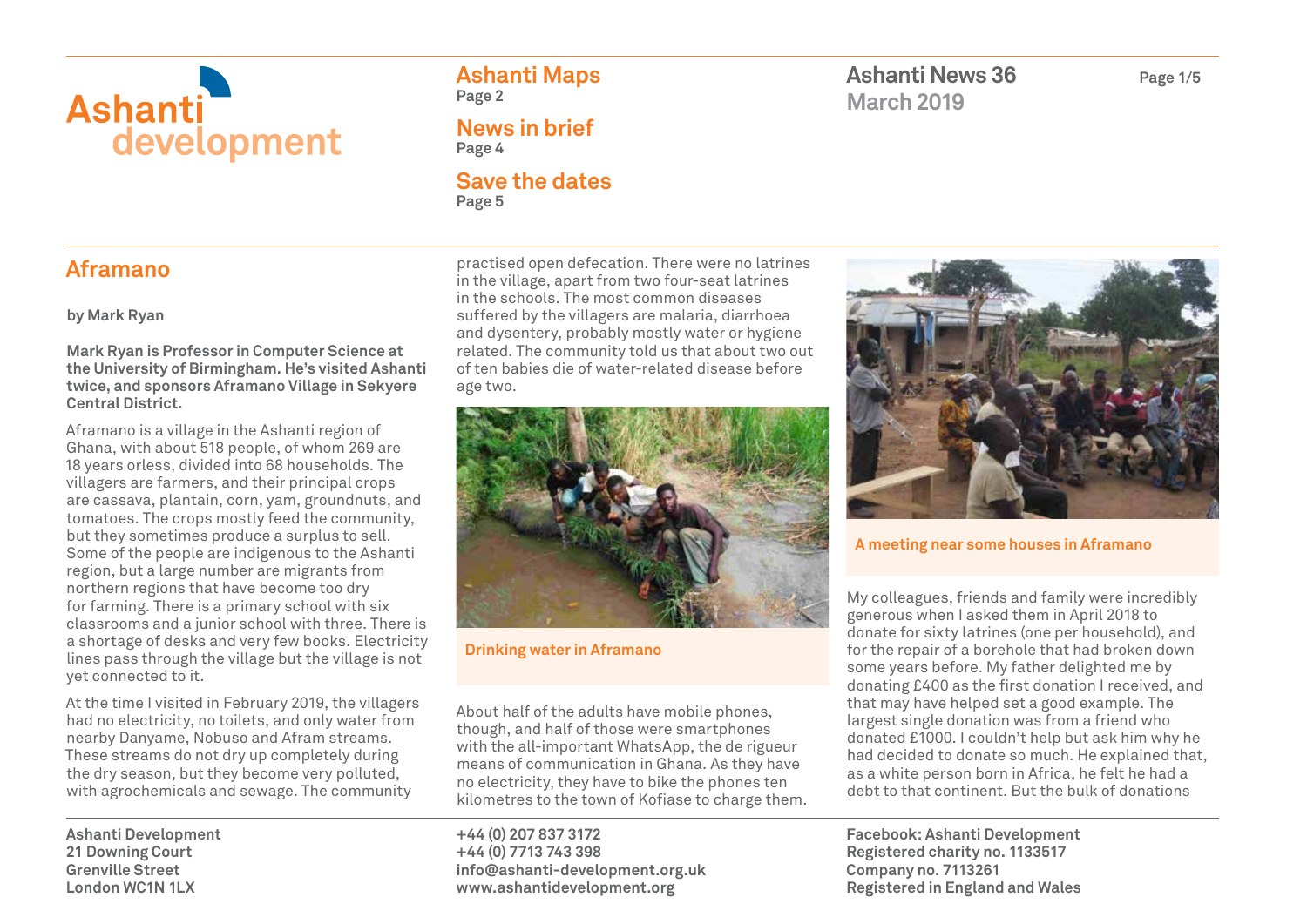

are the smaller ones. All told, including my matched funding and the gift aid we get on behalf of UK income-tax-paying donors, we raised £15581 by November 2018.

This week (on 4 February 2019) I went to look at the work that has been done and talk to the



**Cecilia Danuomah and her house**

villagers. Cecelia Danoumah has six children, so eight people live in her house. They are delighted with their latrine. The youngest child is four years old, and I was curious to know if he had learned to

**Ashanti Development 21 Downing Court Grenville Street London WC1N 1LX**

use the toilet by himself. Yes, but I have to open the door for him first, she told me, and close it afterwards. I was concerned that a small child could fall through the hole, into the 3 metre pit. But I was told I need not worry about that …

Sisovalice Dakonam says she has used her latrine every day since it was installed on 13 November 2018. So have the nine others that live in her house. In total, 61 latrines were built in Aframano. Because the soil is very rocky, it has been one of the most difficult latrine projects. Many holes had to be aborted after hitting rock at 2m, and the latrines re-sited.

By providing latrines and hygiene training about how to use them, the expectation is that the 20 per cent death rate before age two will decrease dramatically. Training is important, because people may be reluctant to change their habits if they don't understand the benefits. Without latrines, there is a very high incidence of diarrhoea in Ashanti villages. Most adults suffer from it for about five days out of seven. This is greatly reduced by the provision of latrines.

I talked with about six different households, including that of the village 'assembly man' (local councillor), Kwasi Alale. He's aged 32 and is in his second term of being the assembly man. Each term is four years, and there's an election next year. He struck me as a very calm and sensible person, so I hope he gets re-elected.

**+44 (0) 207 837 3172 +44 (0) 7713 743 398 info@ashanti-development.org.uk www.ashantidevelopment.org**

## **Ashanti Maps**

**Maps of Ashanti Development's area of operation are never satisfactory. Villages spring up and disappear as immigrants from the north settle, change their minds and move on. Communities swell, perhaps because a good water source becomes available, and then decline because the land is not as fertile as first thought. Little remains constant for long enough to map reliably.**

At least the underlying geology is permanent, and volunteer hydrogeologists Simon and James drew us an excellent map some years ago. With its help we know where to drill boreholes with the best chance of success, and where to avoid. For example, no successful boreholes are likely to be drilled within 3km of the escarpment.

Sadly, this information wasn't available to earlier borehole drillers, who left many dry boreholes around the countryside. Worse, they left successful boreholes which no longer work for various avoidable reasons. We try hard not to fall into the same traps.

For example we do our utmost to encourage communities to pay for a caretaker, who can also sell the water for any borehole we drill. He charges very little – perhaps 20 peshewas a jerrycan in a typical village and less in one that is particularly poor. This money pays his wages and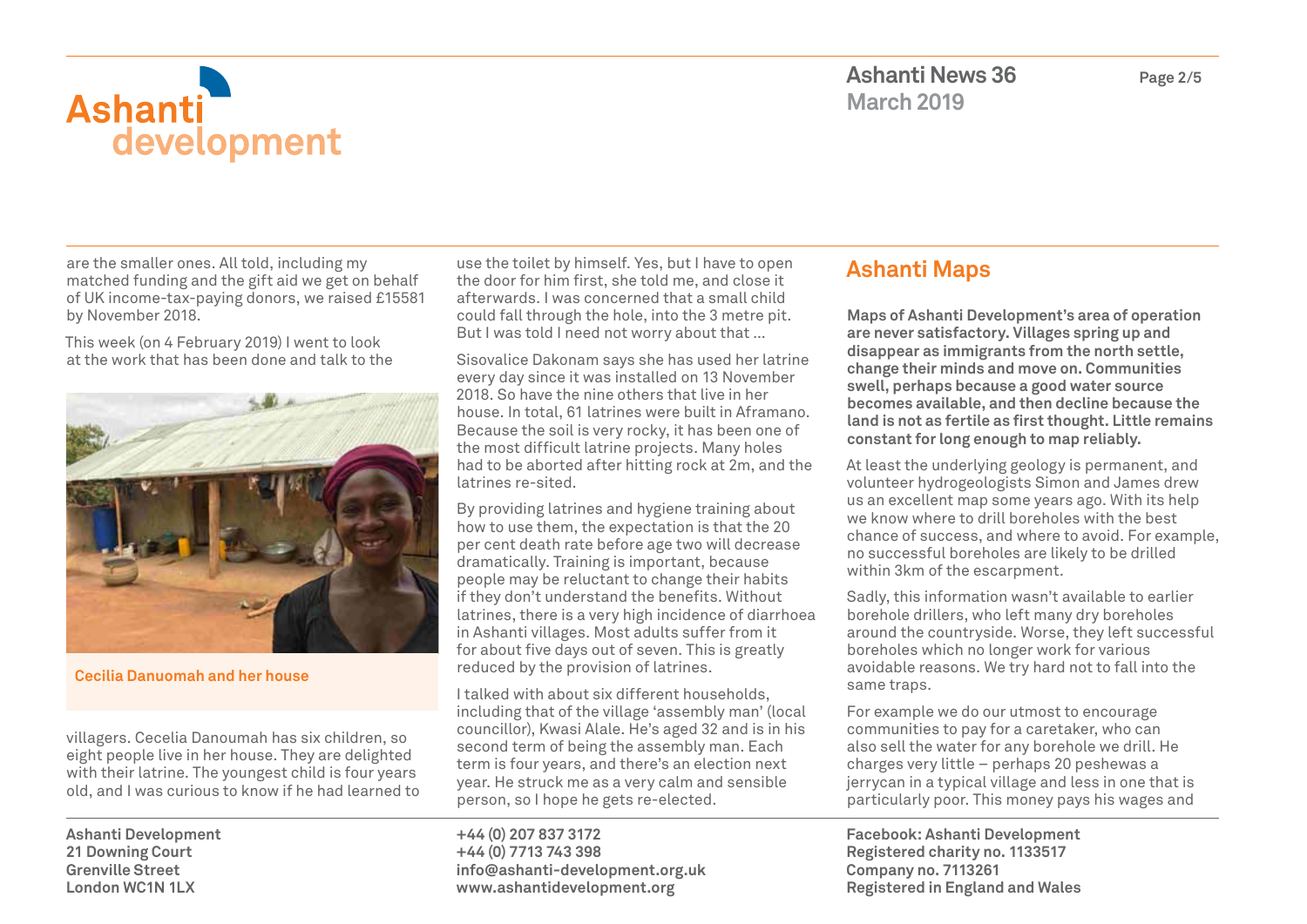

establishes a fund which can be used for repair and maintenance.



**Part of Simon's map**

We also train a few people to carry out minor repairs unaided. For more substantial problems they need to employ professionals and pay their fees from the profits of their water sales.

In the area immediately surrounding our headquarters, there are at least eight villages with

**Ashanti Development 21 Downing Court Grenville Street London WC1N 1LX**

good boreholes which have broken pumps. None of these were drilled by us, but over time we are doing our best to repair them all and train the local people to look after them. Meanwhile, all the new boreholes we've drilled have caretakers, who are doing a good job saving money for a rainy day.

If the water sales build up a surplus, the community spends it on something they really want which will benefit everyone. Take Mpantuase. They have tiled the whole area where water is collected, making it much safer from germs. They have re-painted the building and bought chairs and a microphone for community meetings. Apparently at one point the Chief asked for a percentage of this money but they refused. They believe everyone should benefit.

There is one big exception to this rule. In Dagati/ JY Village, the community decided they could not afford to pay for the water or the caretaker, but would make a collection only when the need arose. They made this decision because they share the water with a nearby immigrant village, and felt they would never succeed in getting the immigrants to pay in advance.

Dagati/JY are gradually becoming more stable and prosperous. For example we notice that thatched roofs are rapidly being replaced by corrugated iron roofs. They are also becoming accustomed to drinking clean water and to the better health it brings. Our best guess is that soon they will feel

**+44 (0) 207 837 3172 +44 (0) 7713 743 398 info@ashanti-development.org.uk www.ashantidevelopment.org**

clean water is essential to their wellbeing and when pump repairs are called for they will rush to collect the money they need. In any event, it's their choice. The rest of us are waiting with interest to see the outcome.



**Falluja immigrants from the north**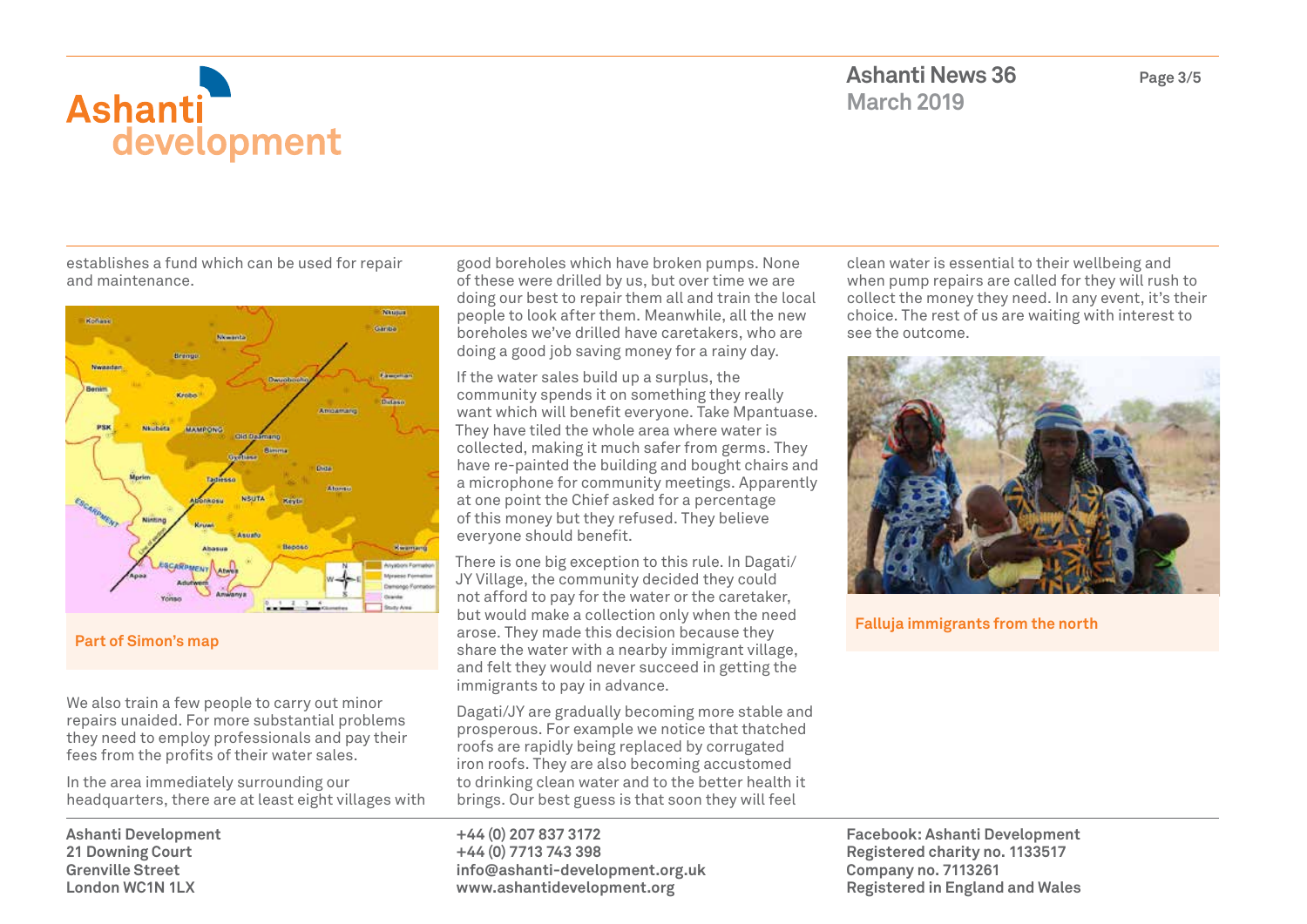

**Ashanti News 36 Page 4/5 March 2019**

### **News in Brief**

#### **Hardship Fund**

Akua Gyami is a widow, bringing up twin daughters by herself. One of them, Penni, was diagnosed with diabetes at an early age, but recently the second, Kacra was also found to be a diabetic.

Akua works as a ka-ya-yo girl at Mampong market. This involves carrying huge bundles on her head, unloading lorries or carrying peoples' purchases home for them. In this way she manages to earn enough money to feed her children and provide Penni with medication. However, earning enough to supply two daughters with medication is beyond her, so we're adding her to our list of local hardship cases who receive a small monthly sum to keep them alive.

Unsustainable, unfashionable, and destined only for the utterly destitute, we think it's one of our best projects.



#### **Bottle It Up**

We're building a bottle latrine in Ashanti, but sadly it seems to be taking up more cement (the most expensive component) than an ordinary latrine. Never mind, it's fun doing something new and it looks wonderful



**Ashanti Development 21 Downing Court Grenville Street London WC1N 1LX**

**+44 (0) 207 837 3172 +44 (0) 7713 743 398 info@ashanti-development.org.uk www.ashantidevelopment.org**